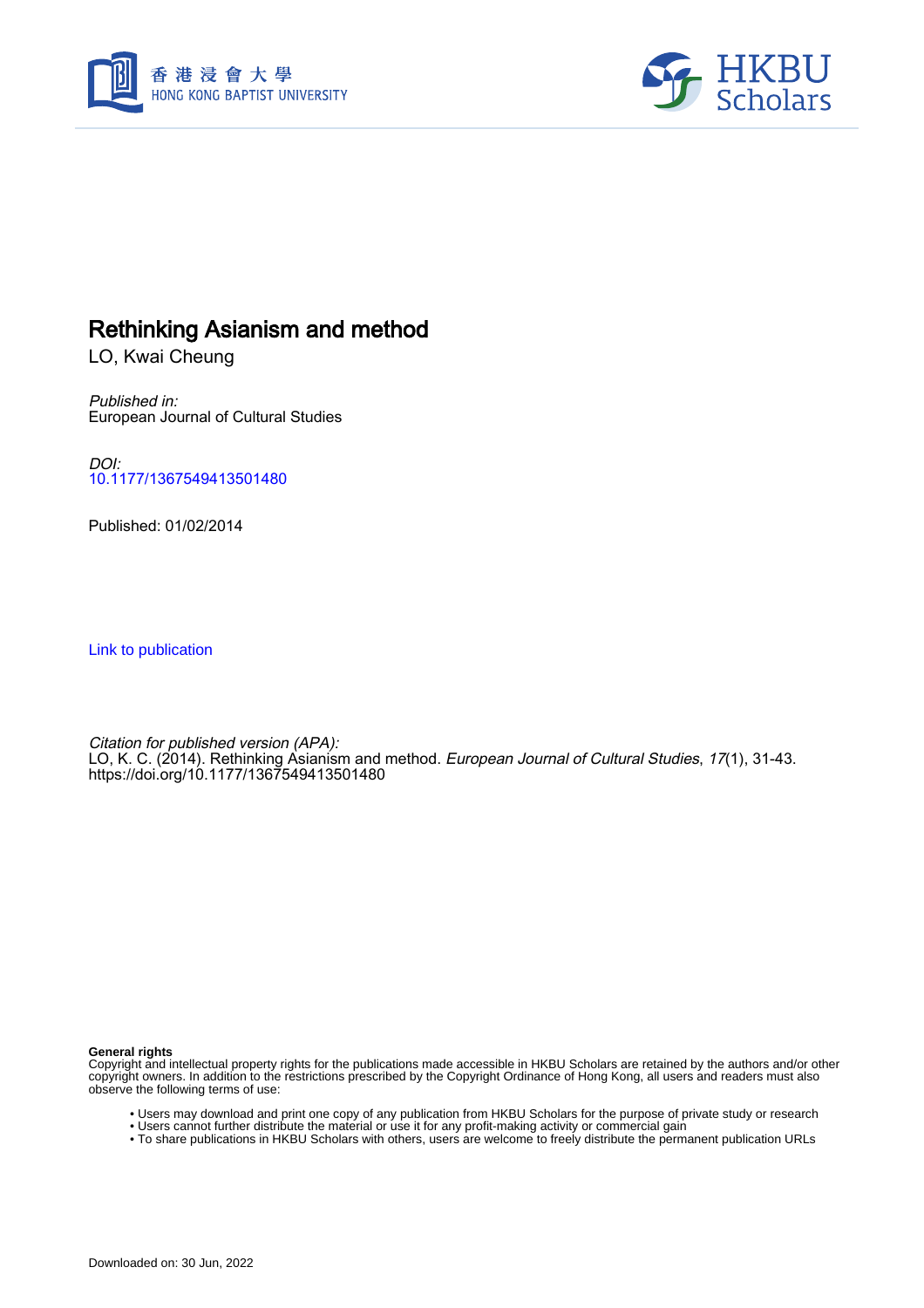European Journal of<br>Cultural Studies

## **Rethinking Asianism and Method**

| Journal:                                | European Journal of Cultural Studies                                                                                                                                                                                                                                                                                                                                                                                                                                                                                                                                                                                                                                                                                                                                                                                                |
|-----------------------------------------|-------------------------------------------------------------------------------------------------------------------------------------------------------------------------------------------------------------------------------------------------------------------------------------------------------------------------------------------------------------------------------------------------------------------------------------------------------------------------------------------------------------------------------------------------------------------------------------------------------------------------------------------------------------------------------------------------------------------------------------------------------------------------------------------------------------------------------------|
| Manuscript ID:                          | ECS-12-0135.R1                                                                                                                                                                                                                                                                                                                                                                                                                                                                                                                                                                                                                                                                                                                                                                                                                      |
| Manuscript Type:                        | Original Manuscript                                                                                                                                                                                                                                                                                                                                                                                                                                                                                                                                                                                                                                                                                                                                                                                                                 |
| Keywords:                               | Asia, method, modernity, eurocentrism, epistemology                                                                                                                                                                                                                                                                                                                                                                                                                                                                                                                                                                                                                                                                                                                                                                                 |
| Abstract:                               | While contemporary Asian scholars are debating how they can avoid<br>locking up themselves in an obsession with the West and discover new<br>categories and new methodologies by inter-referencing and multiplying<br>their frames of reference through grasping Asian shared realities that have<br>moulded their histories and cultures, this essay looks back and closely<br>examines postwar Japanese thinker Takeuchi Yoshimi's tantalizing idea of<br>"Asia as method" by discussing why and how he calls for a "rollback" of<br>Western values instead of forming a distinctive Asian paradigm in order to<br>effect universal freedom and global equality. For Takeuchi, "Asia as<br>method" may mean Asia courageously embraces the negativity brought by<br>Europe as the path to a higher stage of freedom and equality. |
|                                         |                                                                                                                                                                                                                                                                                                                                                                                                                                                                                                                                                                                                                                                                                                                                                                                                                                     |
| <b>SCHOLARONE</b><br><b>Manuscripts</b> |                                                                                                                                                                                                                                                                                                                                                                                                                                                                                                                                                                                                                                                                                                                                                                                                                                     |

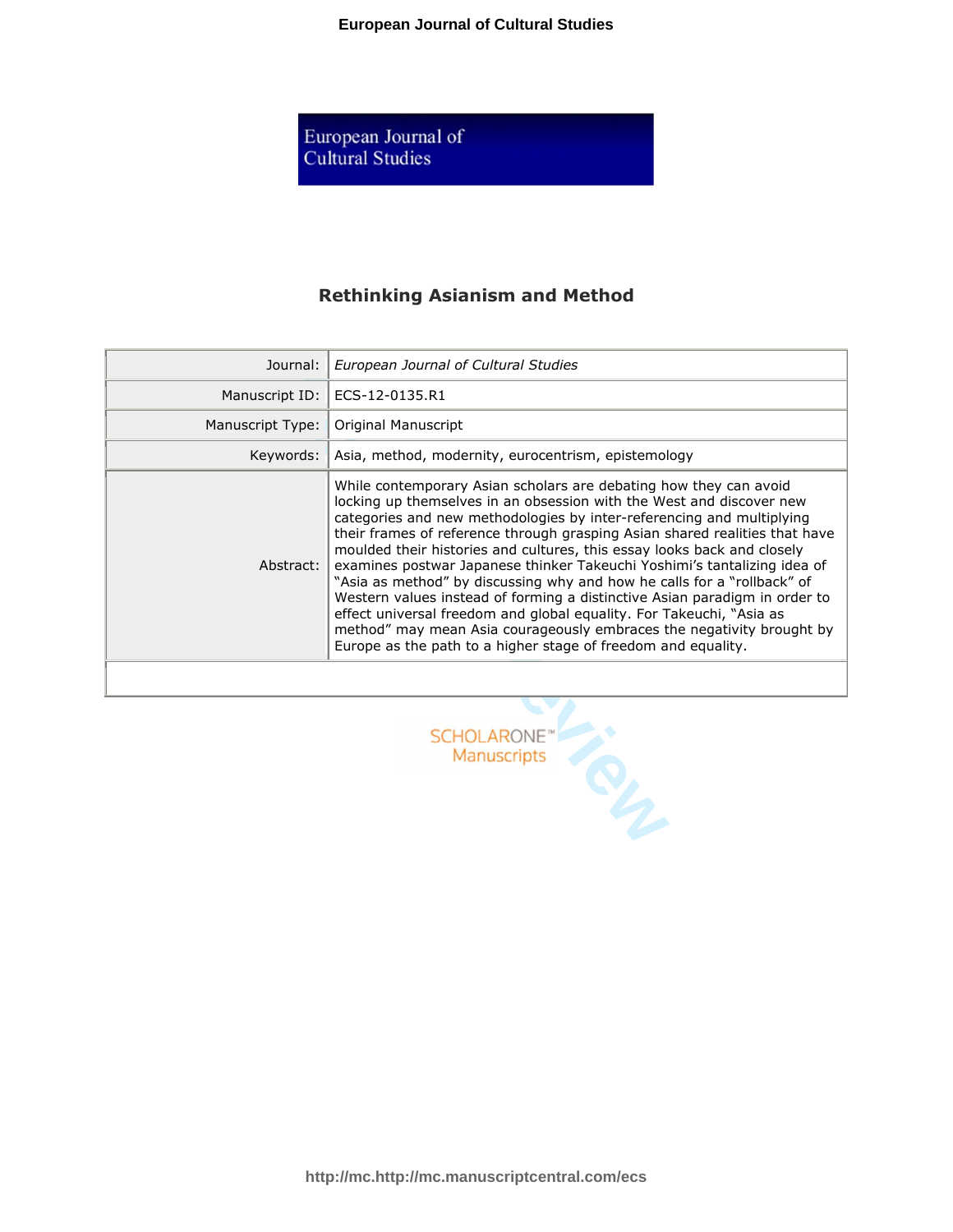## **By Kwai-Cheung Lo**

Hong Kong Baptist University

isia cultures critique, Modern Chinese Literature and Cu<br>
in Chinese language, his Chinese publications include<br>
ws, play scripts, cultural and literary criticisms. He has<br>
relation to the racial minorities in Hong Kong an Kwai-Cheung Lo, Professor in the Department of Humanities and Creative Writing, and Director of Creative and Professional Writing Program at Hong Kong Baptist University, is a specialist in trans-Chinese cinemas and cultural studies. He is the author of Excess and Masculinity in Asian Cultural Productions (State University of New York Press, 2010), and Chinese Face / Off: The Transnational Popular Culture of Hong Kong (University of Illinois Press, 2005). His academic articles appear in Postcolonial Studies, Camera Obscura, Cultural Studies, boundary 2, positions: east asia cultures critique, Modern Chinese Literature and Culture, etc. Also a creative writer in Chinese language, his Chinese publications include short stories, poems, interviews, play scripts, cultural and literary criticisms. He has been working on the issues in relation to the racial minorities in Hong Kong and China. Some of the research output has already been published, including a book entitled Xianggang: duoyidianyanse (Colors of Hong Kong: Racial Minorities in the Local Community). Currently he is working on a project of ethnic minority cinema in China.

E-mail: kwaiclo@hkbu.edu.hk

Mailing Address: 6/F, Sir Run Run Shaw Building, HSH Campus, Department of Humanities and Creative Writing, Hong Kong Baptist University, Kowloon Tong, Hong Kong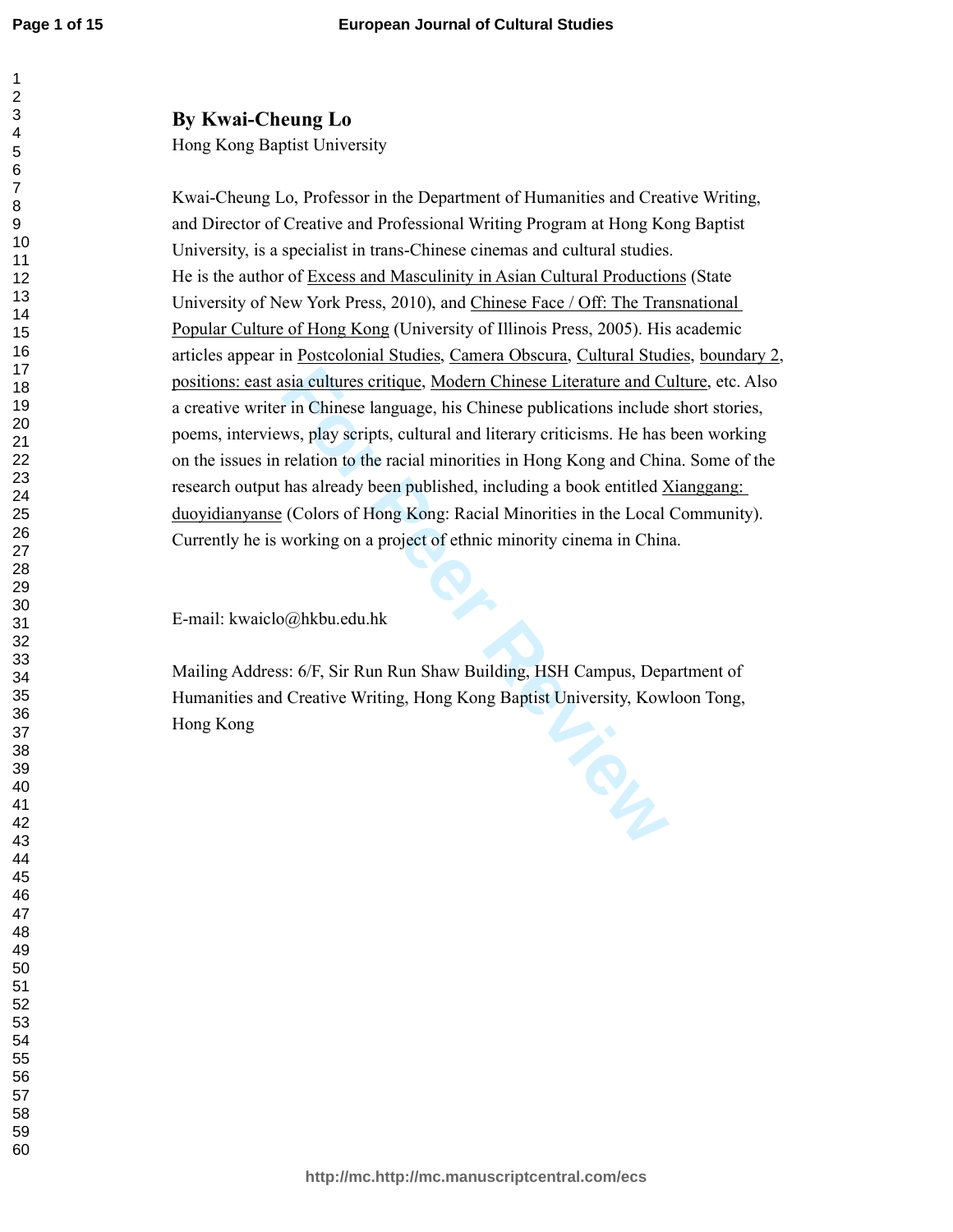## **Rethinking Asianism and Method**

### **Abstract**

In multiplying their frames of reference through graspin<br>
moulded their histories and cultures, this essay looks bac<br>
apanese thinker Takeuchi Yoshimi's tantalizing idea of<br>
and how he calls for a "rollback" of Western val While contemporary Asian scholars are debating how they can avoid locking up themselves in an obsession with the West and discover new categories and new methodologies by inter-referencing and multiplying their frames of reference through grasping Asian shared realities that have moulded their histories and cultures, this essay looks back and closely examines postwar Japanese thinker Takeuchi Yoshimi's tantalizing idea of "Asia as method" by discussing why and how he calls for a "rollback" of Western values instead of forming a distinctive Asian paradigm in order to effect universal freedom and global equality. For Takeuchi, "Asia as method" may mean Asia courageously embraces the negativity brought by Europe as the path to a higher stage of freedom and equality.

### **Keywords**

Asia, Method, Takeuchi Yoshimi, Modernity, Eurocentrism, Epistemology

While it is debatable if the institutional practice of cultural studies is another kind of grand narrative in complicity with the ubiquitous globalized capitalism brought by the hegemonic West, there is always a strong desire from other parts of the world for a genuine reconstruction of knowledge paradigm and a radical intellectual reassessment in regards to culture, representation, ideology, modernity, postcolonialism, globalization and many other socio-historical issues. The project is concerned with examining and testing the founding ideas, narratives and systems of thought that today's Western-oriented world too often relies upon. Indeed, generations of Asian intellectuals are galvanized to strive for epistemological horizons specific to Asian societies and to ponder the meanings and directions of Asia at the time when the world has been dominated by European imperialism and Eurocentric mode of knowledge production. Pan-Asianism was once, in the early twentieth century, an idealist mission to foster a continental identity against Western hegemony and materialism, although the notion has then been appropriated by the Japanese military to justify its aggressive expansion to other Asian countries. In the post-war era, the calls for Asia's historical, cultural and political awakenings and the search for its autonomy remain strong and have repeatedly returned over several decades. One of the recent seminal works is Kuan-Hsing Chen's *Asia as*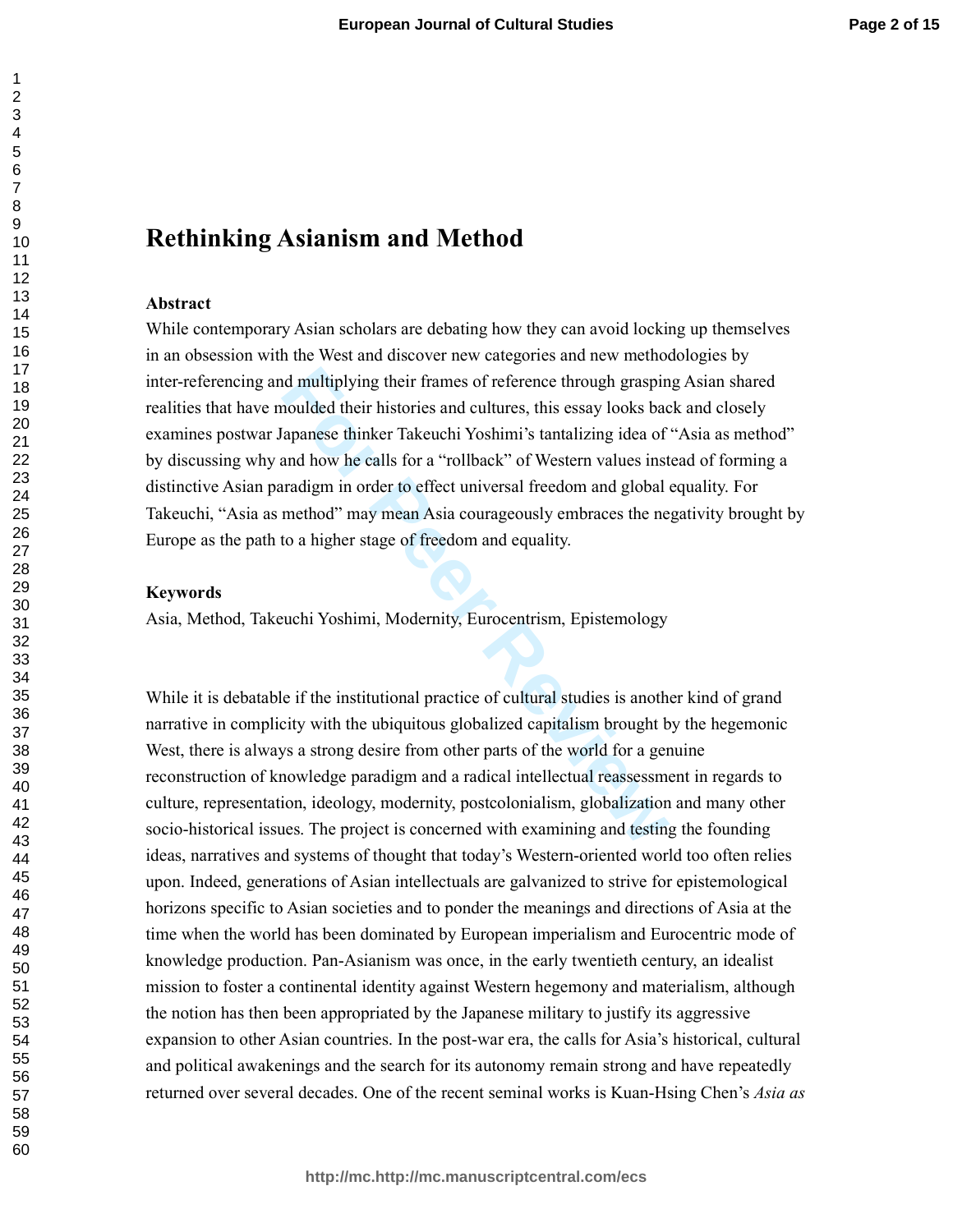*Method: Toward Deimperialization*, a thesis on epistemology with implications for subjectivity transformation, underscoring the significance of inter-referencing among Asian societies' common destinies in order to produce alternative perspectives and to distance from the obsessive absorption with the West and Western knowledge. While "Europe/the West as method" has been dominant in knowledge production over past few centuries, "Asia as method" was first proposed by Takeuchi Yoshimi in a 1960 lecture. His "method" totally goes against the post-war third world nationalist and decolonizing striving for autonomy or self-determination, since Takeuchi's notion of "rollback" is not to move away but return to the very core principles of Western Enlightenment that had derailed into the barbarism of European modernity. Yoshimi's insistence on the unfulfilled-ness and redeemabilty of Enlightenment resonates with J ürgen Habermas'call for completing the "unfinished" modernity project anchored in principles from the European Enlightenment. In this way, the "Asian method" may open up a possible dialogue with the West's own struggle for answers to the exploitative and violent development of modernity. With these historical contexts, I would like to examine the trajectories of these endeavors, even though their motives were always mixed.

nates with Jürgen Habermas' call for completing the "unchored in principles from the European Enlightenmen<br>ny open up a possible dialogue with the West's own stru<br>nd violent development of modernity. With these histor<br>ine Shortly after the outbreak of the Pacific War in the early 1940s, Japan's ultranationalist theorist Komaki Saneshige, a Professor of Geography at Kyoto Imperial University, and his group attempted to establish for the rising anti-Western Asian empire a new geopolitics by means of which the world would be seen from the height of Japan (in Komaki's words, 'the height of takamanohara', which is heavens in Shinto myth) to counteract European global cartography. In his schema of reconstructing the world space, Komaki renamed different continents and seas under influences of the 'overcoming modernity' debate<sup>1</sup> and the projection of East Asia Co-Prosperity Sphere. In his geographical nomenclature, America becomes 'East Ajia [Asia]', Australia 'South Ajia', Africa 'Southwest Ajia Continent', Pacific Ocean and Atlantic Ocean as 'New Great Japan Sea' and 'Great Japan Sea' respectively.<sup>2</sup> The act of renaming is an ideological, if not phantasmal, manifestation of Japanese empire's aggressive ambitions to conquer the world. It also reveals how the referring function does not necessarily correlate to any described substance. Contingencies and rhetorical dimensions of geographical perception under Western organizing framework perhaps are also unfolded in Komaki's act of re-nominating. European cognitive mapping and name-giving activity of the world have demonstrated how hegemonic Western discourses exercise their power and control over almost all descriptive and non-descriptive lands, objects and their features by 'baptizing' them with words. The geographical representations constructed through nomination provide a condition for the operation of navigational colonization. However, Komaki's reversal of the geographical names to Asia-centered perspective cannot really remake history. Neither can it be anti-Western in epistemological sense. Given the fact that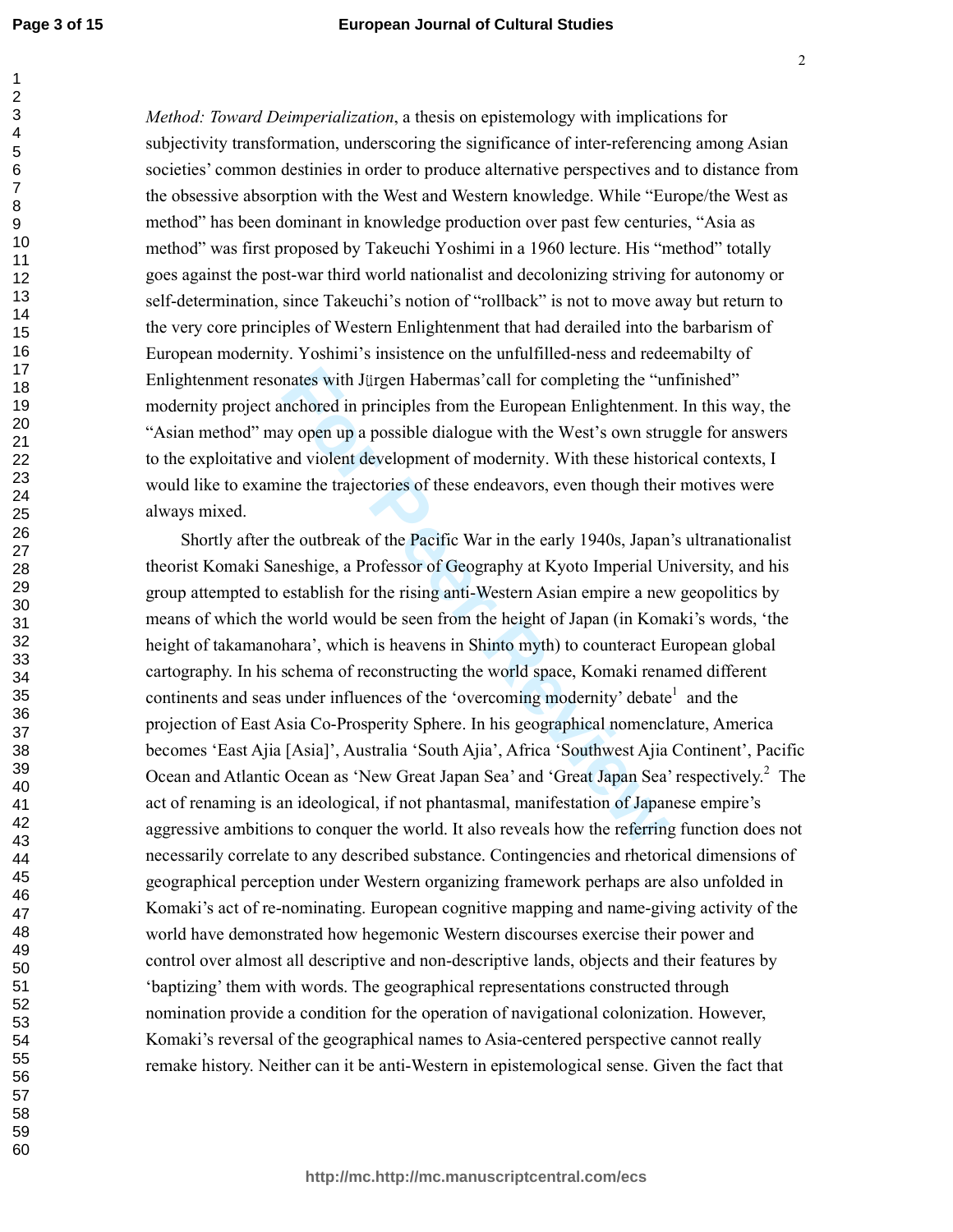the notion of 'Asia' was a European invention, he only repeated the act of genesis by the Occidental itinerary of knowledge.

alism, some Asian thinkers already strived to conceive exawa Yukichi's idea of '(Japan's) dissociation from Asia<br>rawa Yukichi's idea of '(Japan's) dissociation from Asia<br>f 'Asia is one', Rabindranath Tagore's promotion of Far from offering an alternate world, the empire-building of Japan may allow Western powers to witness the features of their own development in a new kind of references that are unfamiliar and too regional-bound to them. Japanese imperialism of the 1940s has strategically appropriated the notion of 'Asia' to compete with Western powers as well as to legitimize its imperialistic expansion, colonization and leadership in the Asian regions. With such appropriation, however, 'Asia' was no longer defined as an abstraction or a given entity of the world dominated by forms of European thought but a construct of otherness refusing to be reduced to the same within the hegemonic sway of the Western perception. In the heyday of European imperialism, some Asian thinkers already strived to conceive a possible world after Europe. Fukuzawa Yukichi's idea of '(Japan's) dissociation from Asia', Okakura Tenshin's concept of 'Asia is one', Rabindranath Tagore's promotion of Asian spiritualism, or Sun Yat-sen's 'kingly way of Greater Asia' can all be understood as forms of resistance against the powers of Europe from an East-versus-West perspective. Asianism as a general term referring to a wide range of ideas and movements has created consequences in much of Asia since then. That may explain why even if the idea of Asianism or terms like 'Toyo' (Eastern Seas, the Orient) 'Toa', or 'Higashi Ajia' (East Asia) were notoriously defamed by Japan's military aggressions, postwar Japanese intellectuals, the left-wing in particular, still insistently (or perhaps even unwittingly) tried to reconfigure the notion of 'Asia' as a persistent form of defiance against Western hegemony.

Inspired by the wave of independence movements in many Asian countries and the establishment of a Chinese socialist state, Japanese progressive intellectuals sought to identify with something larger than a nation or a common race (tongzhong  $/$  dōshu)<sup>3</sup> that had served as a major ideological propeller for the World War. The collectivity of oppressed people became their point of identification. With idealization of socialist China as a vanguard against capitalism and imperialism, Japanese leftist thinkers reiterated the notion of Asia, which was ideologically amorphous and its cultural-political manifestations diverse and complex throughout Japan's modern history, as an important vision to strive for emancipation and for a better human future. Under the historical contexts of Jawaharlal Nehru's advocacy of pan-Asian non-alignment and Mao Zedong's promotion of Asian-African-Latin American Third-Worldism, the thoughts of Asia, in the minds of left-wing Japanese thinkers, are not merely anti-Western critiques expressing discontent with the Eurocentric international order, or nativist rejection of Western-styled modernity, but also orienting towards revolutionary and utopian visions in the Cold War age that has suffered from a paucity of political and cultural imaginations. The ideal of Asianism can be alive again in contemporary liberation or revolutionary movements in other areas of the world, and have, therefore, more than a purely Asian historical significance. It also provides a new incentive to theorize a global relationship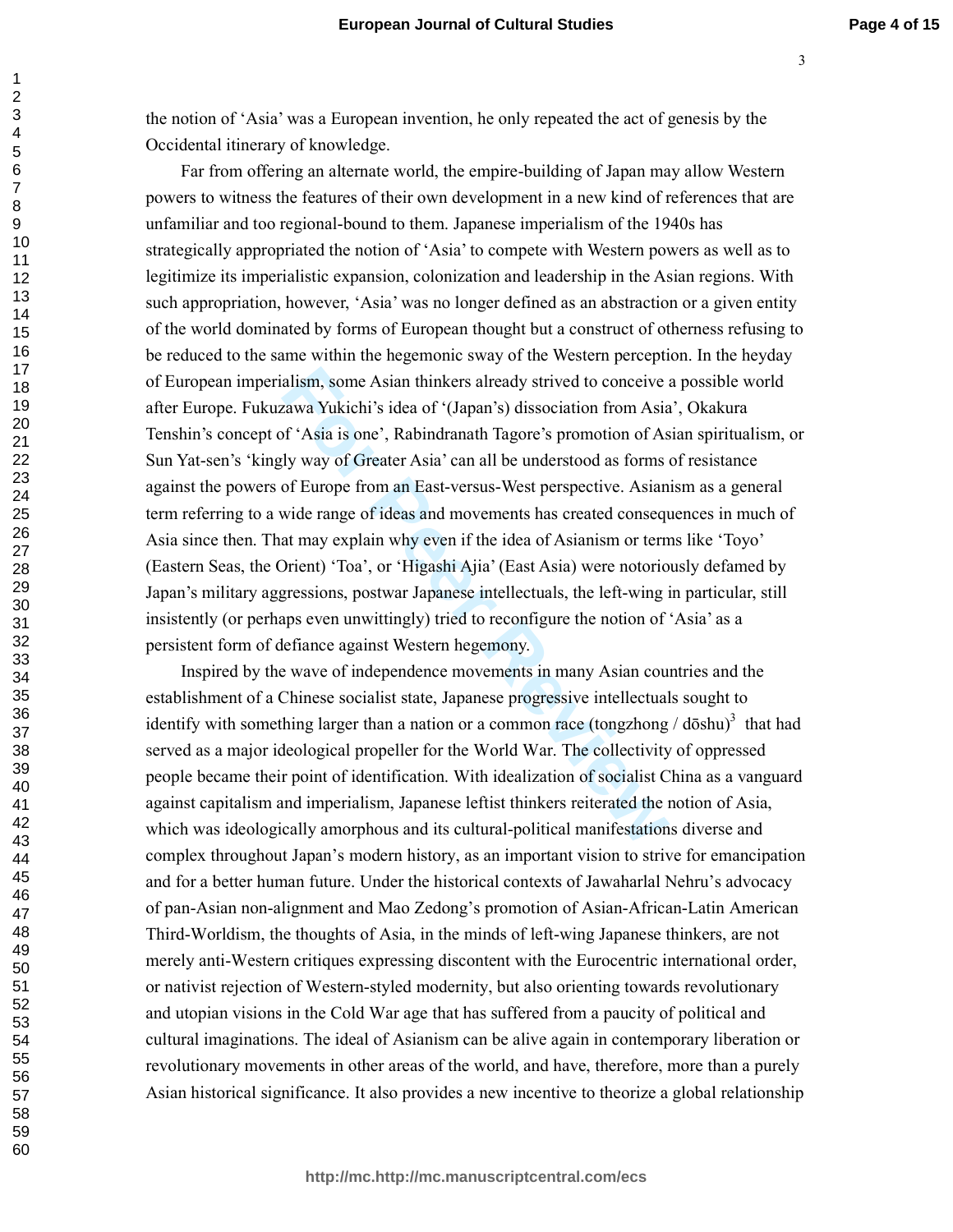#### **European Journal of Cultural Studies**

between liberation practice of people and epistemology of knowledge. To say the least, epistemology can validate the others as a subject of equal status and should not be manipulated as an instrument of domination by the sameness.

wledge through which the truth and the complex reality socio-political mayhems in the name of decolonization the operation of existing knowledge system. Ethical colourse of history and politics that targets at the previous Scholars of the postwar generation are looking for a pre-modern or a lost Asia of the past, a temporality prior to the invasion of Europe, ie prior to the formation of the oppositional notions of 'Europe' and the 'Orient', for example, Hamashita Takeshi's study of China-centered tributary system in East-Southeast Asia before the age of European imperialism.<sup>4</sup> The focus is not simply historical but also epistemological: they are not exactly seeking a golden Asia-centered world system that edges Western domination (ie Asia-centrism versus Eurocentrism), but a different configuration, if not a newly emerging conception, of knowledge through which the truth and the complex reality of Asia can be examined. Postwar socio-political mayhems in the name of decolonization movements also created impacts on the operation of existing knowledge system. Ethical considerations are injected in the discourse of history and politics that targets at the previous attempts for hegemonic control. Instead of holding to the objectivity and neutrality stance, reason is redefined as something that should be in support of salvation and of constituting the lived experiences of oppressed people, though it does not necessarily lead to the idea that everything boils down to subjective interpretations and perspectives. Cultural critic and Lu Xun scholar, Takeuchi Yoshimi (1910-1977) has advocated for 'Asia as method' (Hōhō to shite no Ajia) which is commonly grasped as a (China-centered) form of resistance in occupied Japan of the 1960s when the US power fully monitored its Asian allies for Cold War strategic concerns in order to maintain the hegemony and legitimacy of postwar order in Asia by containing contesting communist movements. Takeuchi's recondite but tantalizing idea of 'Asia as method' might not be fully comprehended and decoded, but his call for resistance and alternative model through a different understanding of Asia did provoke a lot of responses from Asian intellectuals both in the public arena and the academy (Takeuchi was the one renowned for being capable of subverting 'pure' scholarship of Japan's academic institution by intertwining it with the public discourse of controversy).

### **What the Method is**

That 'Asia as method' has been interpreted and modified by different scholars to deal with a variety of issues<sup>5</sup> may urge us to look back closely at Takeuchi's autobiography-based essay/lecture 'Asia as method'. While the word 'method' is inserted in the title of Takeuchi's famous essay that has induced interesting imitations, there is seemingly no specific methodology involved in relation to how he understands and anticipates to 'Asia' even though the context of his writing was all about searching for method.<sup>6</sup> While later critics take Takeuchi's formula 'x as method' by filling it with various terms for different discursive-political purposes and engaging in debates on the ontological status and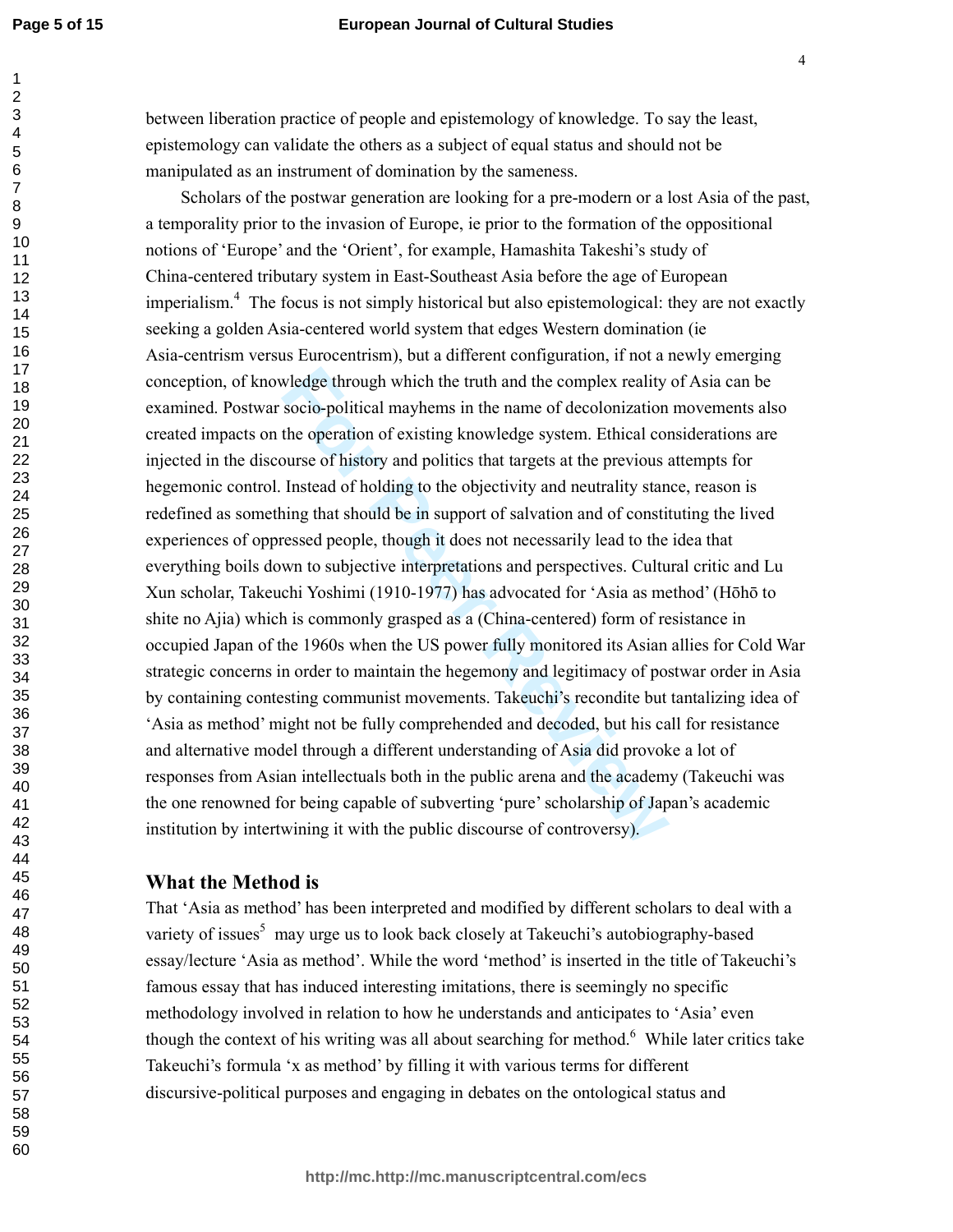epistemological functions of that 'x', there is relatively little analysis focusing on the meaning of the term 'method' in all those discourses. Perhaps, it is presumed that since 'x' is an equivalence of 'method' in the formula, if the status of 'x' is solved, then 'method' will not create any new problem. However, are 'x' and 'method' really identical? How significant the 'method' may mean to object 'x'? Method is usually understood on the basis of the specific nature of the object to be reflected and investigated. 'Asia' is a matter of method rather than a matter of content because we cannot count on having this 'object' deduced from previous understandings, perceptions and articulations from either Europe or imperialist Japan as a 'result'. But did Takeuchi provide us any method to realize his 'Asia'? With what method can his 'Asia' be understood? Can generic definition of method as some kind of procedure, practice or practical application in accordance with the principles of epistemological exposition be pertinent to Takeuchi's 'Asia'?

I application in accordance with the principles of epistement to Takeuchi's 'Asia'?<br>
my concrete methodology offered in the essay, Takeuchi<br>
studying China – at first, he was taught to adopt a shee<br>
it in Japan's tradition In regards to any concrete methodology offered in the essay, Takeuchi mentioned his own experiences of studying China – at first, he was taught to adopt a sheer textual approach which was dominant in Japan's traditional kangaku (Han studies) and shinagaku (sinology or China studies) scholarship. But such method entirely overlooked human presence. Later, he took his first trip to the neighboring nation. After interacting with the people there, he discovered the severe inadequacy of existing sinology and endeavored to change the very way Japanese study China by exploring the 'heart' (kokoro) of actually living Chinese. But such an attempt to study China is only the beginning of the 'method'. After making comparison between Japanese modernization as something introduced externally from the West and the Chinese counterpart as the one being forged from its inherent ethnic-national characteristics and impulses, and after calling for a new way to understand modernization on the basis of a more complex framework than that of East-West binary oppositions, Takeuchi did not simply stress the differences between Asia and Europe or within Asia. Instead, he came to embrace general humanity and universalism by stating that 'men are substantially the same, even in their historicity. Modern societies are thus the same around the world, and we must recognize that these societies produce same types of people. Likewise, cultural values are everywhere the same'.<sup>7</sup> Yet, universal values like freedom and equality, though spread from the West, were also weakened by Europe's colonial invasion and exploitation in Asia and Africa. Although Takeuchi reiterated Tagore and Lu Xun in order to point out how Asian poets are able to see severe limits of the Western powers, the notion of Europe has not been thoroughly discredited, in Takeuchi's heart, either by imperialism, racism, transnational capitalism, or by every act of colonial atrocities committed in the name of bestowing European civilization upon the dominated. In his vision, while Europe (Takeuchi understands the United States as 'pure Europe') is and would be incapable of effecting universal freedom and global equality,

the Orient must re-embrace the West, it must change the West itself in order to realize the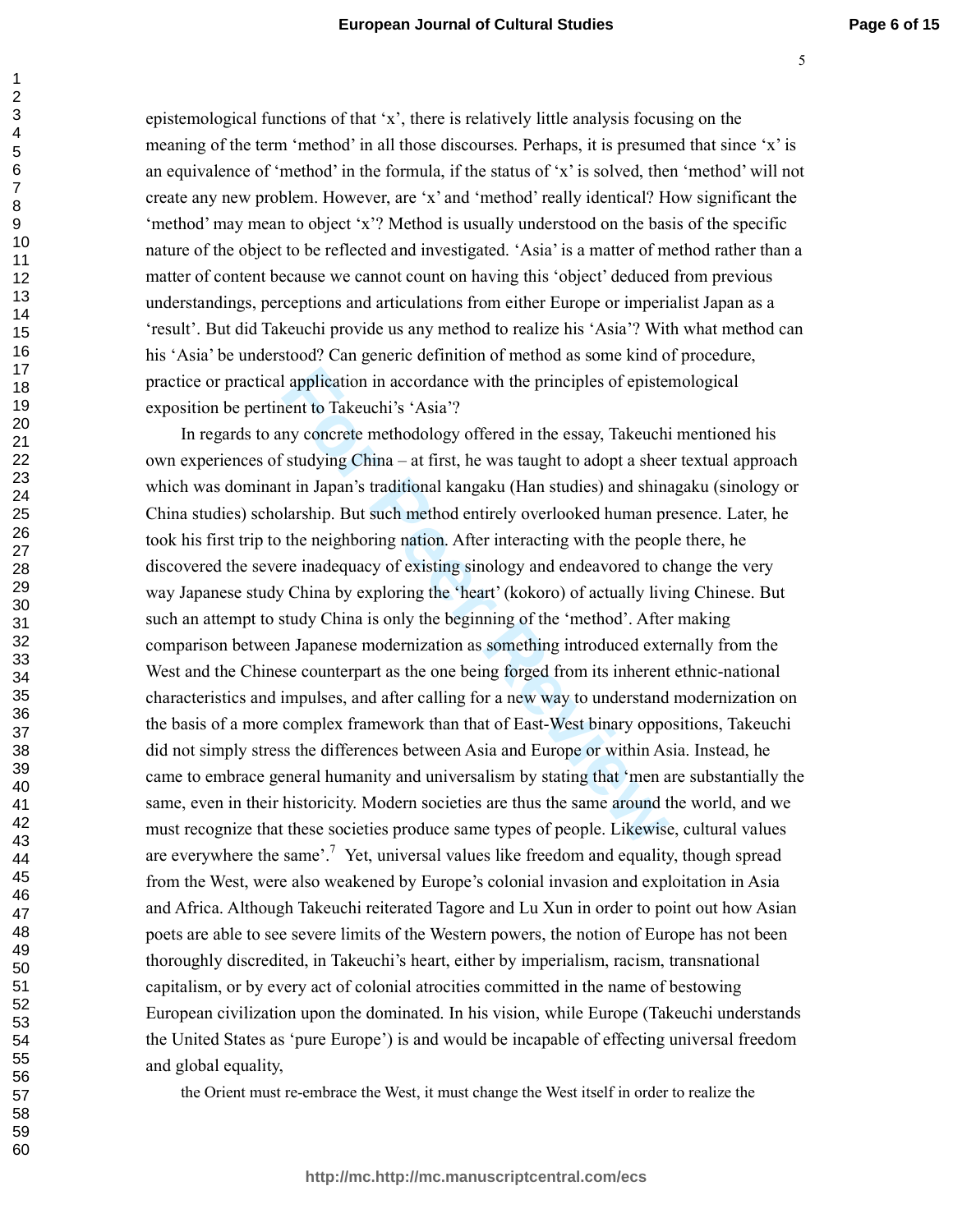latter's outstanding cultural values on a greater scale. Such rollback of culture or values would create universality. The Orient must change the West in order to further elevate those universal values that the West itself produced. . . When this rollback takes place, we must have our own cultural values. And yet perhaps these values do not already exist, in substantive form. Rather I suspect that they are possible as method, that is to say, as the process of the subject's self-formation. (Takeuchi, 2005: 165)

Takeuchi imply that, other than 'method', 'Asia' is somewhichtical? Criterion for determining 'Asia' is no longer refers to the thing named) but only phenomenal. Stable meant can be comprehended in phenomenal and cognitive However, Takeuchi immediately added at the end of his essay in a modest tone that '[t]his I have called "Asia as method" and yet it is impossible to definitely state what this might mean' (165). Perhaps 'Asia as method' cannot be conceived as any substance, but only as subject. But what is method if it cannot even tell us the steps to be taken for performing certain task? Does Takeuchi imply that, other than 'method', 'Asia' is something which is impossible to be defined? Criterion for determining 'Asia' is no longer referential (ie the word corresponding to the thing named) but only phenomenal. Stable meaning of 'Asia' is suspended though it can be comprehended in phenomenal and cognitive sense. It becomes a signifier, or an object of a dynamic and changing perception and cognition, in which a subject in the process of its self-formation finds out his or her understanding of it is being constantly modified. Each new discovery may add a new dimension to the previous constituents that are being contradicted, expanded, transformed, repeated, or allowed it to be open to the wildest arbitrariness. 'Asia' then is shifted from a referential code to a poetics at the cost of producing definitive meaning, namely a poetic representation which is not based on the reproduction or imitation of an external historical referent. As such, the 'method' contains possible negation of any affirmation or certainty.

Perhaps, Takeuchi never sees 'Asia' simply as a 'method' to serve itself, but an exemplarity of certain 'theory' that testifies its truth-value. As long as theory is understood as a system of concepts attempting to bestow a global explanation and pretension upon the field of knowledge, it has to be verified by praxis to arbitrate if it is a speculative or ascertainable form of knowledge. Theory, for Takeuchi, may refer to Western notions of freedom and equality which were introduced to Asia through colonial invasion. But Europe has failed to deliver these values and make them available to the world other than Europe itself. The claims to truthfulness of Enlightenment theory have been undermined because of conspicuous discrepancy between its ideals of universal freedom and its real practice of exploitation and enslavement throughout the world.

Asian resistance against the advancement of Europe, according to Takeuchi, is doomed since it only functions as a referent 'out there' for Europe to define itself and to ascertain its cognitive perception of the world. In other words, Asia's resistance acts as an important precondition for the reach of Europe's knowledge into phenomenal categories of time, space and subjectivity. The form of resistance grounded on Asia may mean both in opposition to and in the meaning of resting against Europe. Ambiguity of resistance and submission is at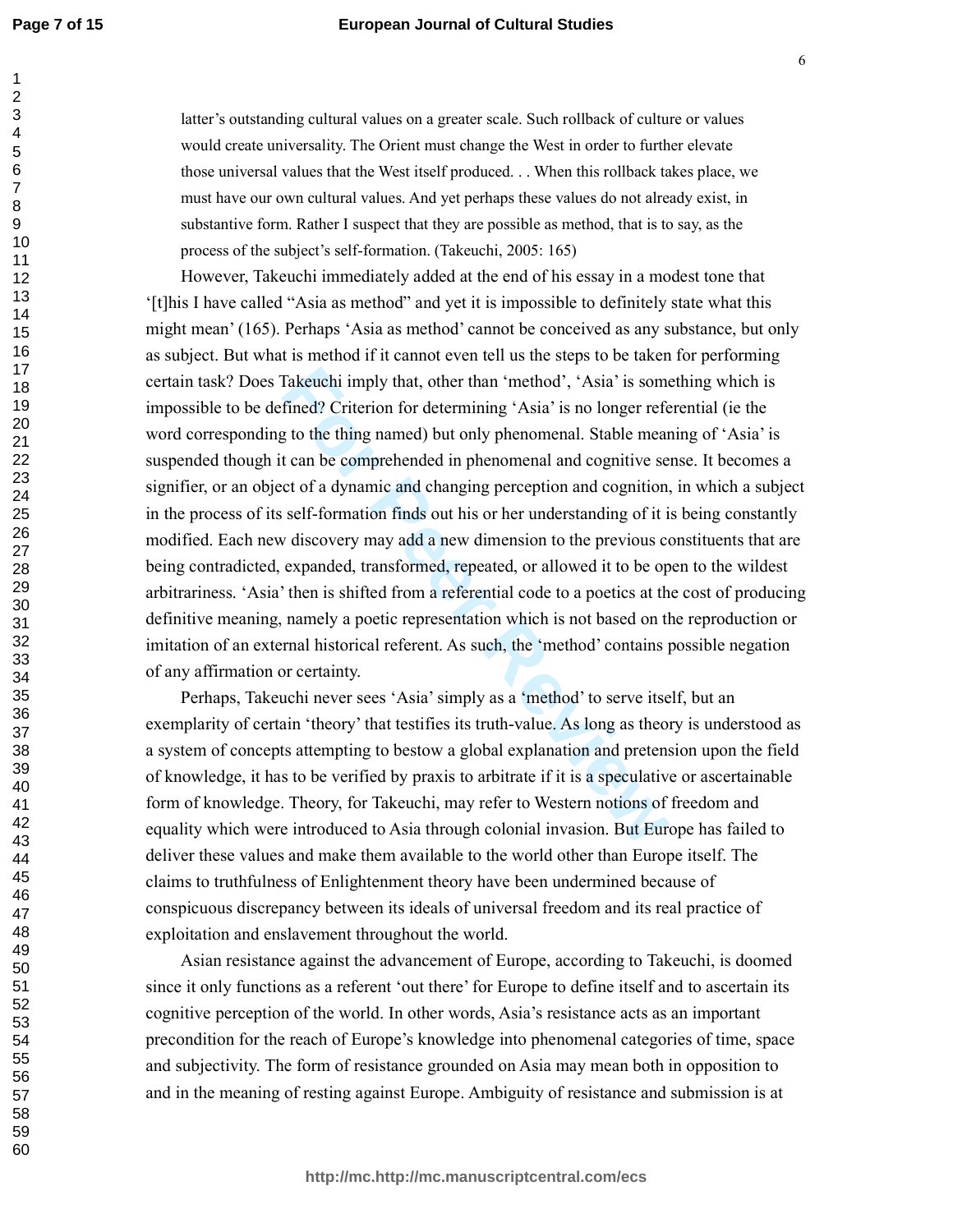stake in the situation. Asia's resistance to Europe, though failing if seen from the angle that is caught up in the realm of representation, inscribes rather than effaces the universal dimension of the theory brought by European aggressors. Conceived of in relation to 'theory Europe', 'method Asia' seems to be subject to it, and when theory goes awry, method also appears arbitrary and problematic. But Takeuchi's re-articulation of 'Asia as method' tries to liberate it from the hold and supremacy of theory by converting it into a figure of agency. It then becomes the mission for Asia to 'rollback' in order to ensure that the 'theory' and the 'method' sustain each other. That may explain why rollback can create universality. Takeuchi suggested that Asia can find itself and create its own subjectivity paradoxically by re-embracing the West. Is 'Asia as method' a way to override 'Europe as theory' which is actually lagging behind rather than self-posing as something superior or always in advance? In other words, Takeuchi's 'Asia as method' may provide a possible model that Asia's project of self-formation and reestablishment of cultural values does not have to be anti-Western.

relf-posing as something superior or always in advance<sup>5</sup>. method' may provide a possible model that Asia's proj<br>reestablishment of cultural values does not have to be an<br>g Western values, that is to say, the 'rollback', A By re-embracing Western values, that is to say, the 'rollback', Asia is not necessarily a passive and inferior imitator or follower, since it is a willing act of 're-embracing' than a simple embrace of Western values that historically refers to the way how Asian countries were coerced to adopt Western culture for their own survival. On the contrary, 'Asia as method' with the 'rollback' can shape the content of theory and offer some kind of didactic productivity and strength, constituting not exactly a complementary, symmetrical nor antithetical relationship with the theory. Asia is then envisioned as both heirs to and revolutionaries of European values. In such schema, like method and theory, 'Asia' and 'Europe' could be both ally and enemy, or neither, at the same time. The 'rollback' or re-embracement suggests neither hostility nor alliance but their simultaneity materialized in a virtual presence together without clear distinction or borderline. Different from revolt against the West, the act of rolling back treats the European other (as oneself) as though they were friend and enemy at the same time. The logic of reason states that to be both friend and enemy is a contradiction, but this logic fails to condition a newly possible relation. Neither actual kindness nor hostility but a third comprising both that prepares a symbolic place for their actualization. The simultaneity of hostility and alliance may not refer to an East-West relation but also allude to the historically ambivalent position of Japan to Asia and the West in inter-war periods: a cruel invader of other Asian countries but also a (self-claimed) Asia defender against European colonialism. The Pacific War waged by Japan indeed carries a double nature, that is to say, it is a war as sheer conquest of an Asian aggressor over other Asians as well as a war with collective efforts of Asia against Western imperialism. The ideological slogans of 'liberating Asia' and 'new world order' promoted by Japanese military did resonate with Asian collective desire at the time, even though postwar decolonization movements in Asia cannot be attributed to Japan's political ambitions. The entangled histories have complicated what Takeuchi means by 'rollback'. 'Rollback' could be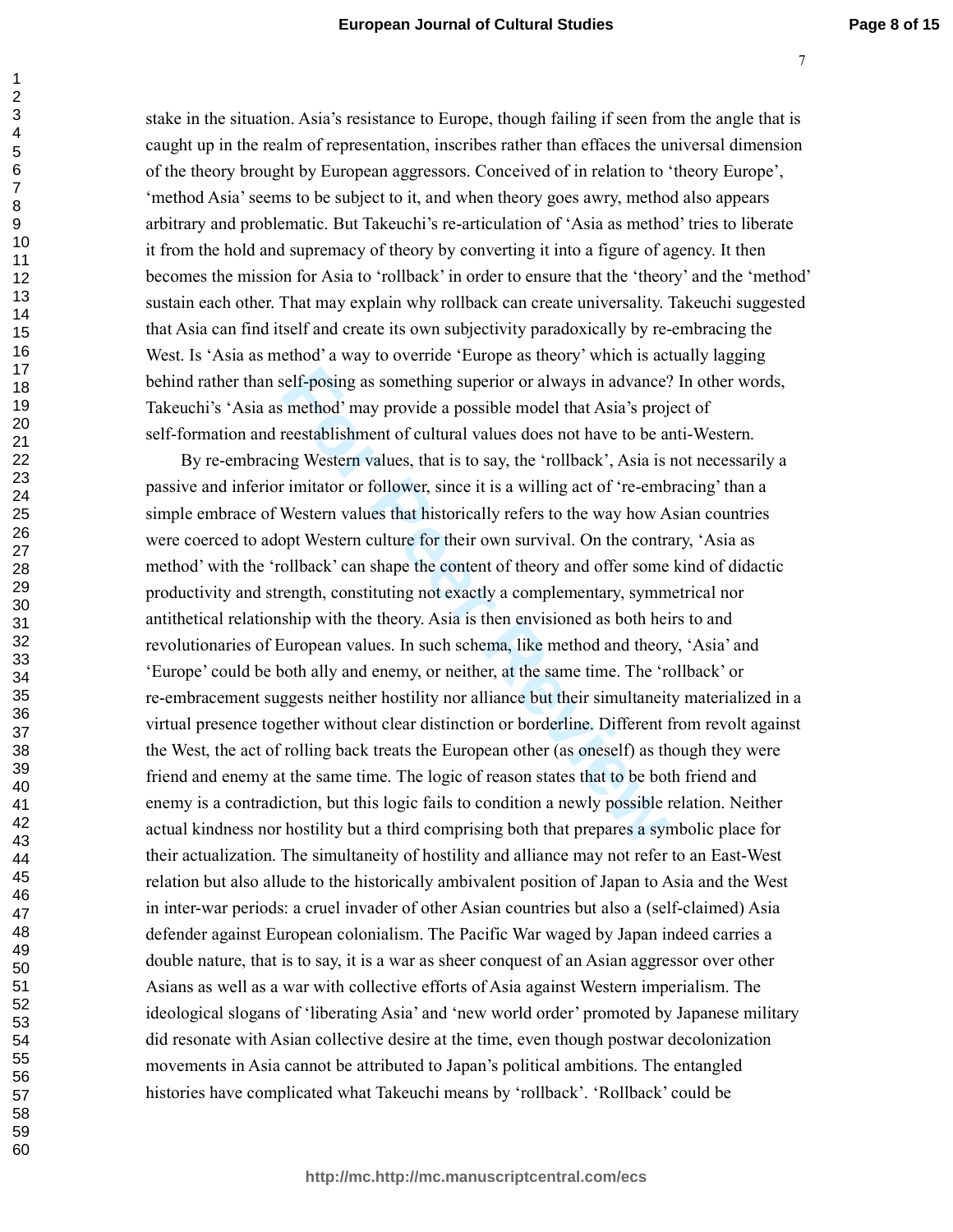#### **European Journal of Cultural Studies**

productive in the sense that it acknowledges the legacy from Europe (and Japan as well), no matter the brutality and violence accompanied with it, as an inherent, built-in part of Asian cultures in modern era since Asia has actually taken part in it by sharing same temporality (let alone Japan was one of the modernity-driven imperialist powers), and displaces the one-sided resistance that depicts native nationalists against European imperialist encroachment on the rest of the world.

tern) school of thought, or Asian own model of modern<br>dying inferiority complex and a vain attempt to create n<br>diving inferiority complex and a vain attempt to create n<br>vative discourse of Western theory. Takeuchi's argume Against current calls for the formation of distinctive 'Asian theory' or 'substance' supposedly developed from local, indigenous vantage points, ideas, practices and experiences in order to challenge Western hegemony and transform Eurocentric epistemological foundations, Takeuchi's views show how he fully understood anti-Western drive for crafting a Asian (or post-Western) school of thought, or Asian own model of modernity, is actually motivated by an undying inferiority complex and a vain attempt to create nothing more than a poor copy or a derivative discourse of Western theory. Takeuchi's argument could be easily misinterpreted as a simple reinforcement of civilization hierarchy by which only Europe can produce theory (indeed Europe is proud of its unique and exceptional mode of theory or knowledge production, which is able to constantly criticize, reflect and transform itself). Apparently, modern ideas, knowledge, and values have to be transported from Europe to the rest of the world. However, it would be futile, for Takeuchi, to search for an actual or substantial difference at the level of content to which signifiers 'Europe' and the 'Orient' refer. The notion or representation of 'Orient' or 'Asia' is an external imposition that cannot lead to any inherent self-identity. More important is that, Europe can never be simply 'Europe' either.

## **Ambiguity and Coincidence of Enemy and Ally**

In Takeuchi's another famous essay 'What Is Modernity? (The Case of Japan and China)', he writes, '[s]imply being Europe does not make Europe Europe' (2005: 54). Europe's self-same identity cannot be obtained from claiming a naturally given Europe. Instead, Europe must go through incessant tensions and conflicts, including confronting the heterogeneous like the 'Orient' and risking the danger of losing oneself, so as for the European self to be identified structurally and securely with the idea of Europe. European Enlightenment thinkers looked to the Orient for their origins. European oriental studies during the eighteenth and nineteenth centuries rendered the East into various orients (the Asian elements invented in the founding classical myth of Europe) from which Europeans create a narrative of origin, comprise a remote past against which progress is measured, project and romanticize a mysterious primitive realm where innocence and purity can be accessed. The oriental object constituted by European epistemological institution has become something that Europe is heavily dependent upon. Takeuchi described how Europe cannot claim natural ownership of itself and its identity. There seems to be some kind of obscure forces occupying Europe, tearing it apart from within, and driving it to aggression and destruction: 'there existed in Europe something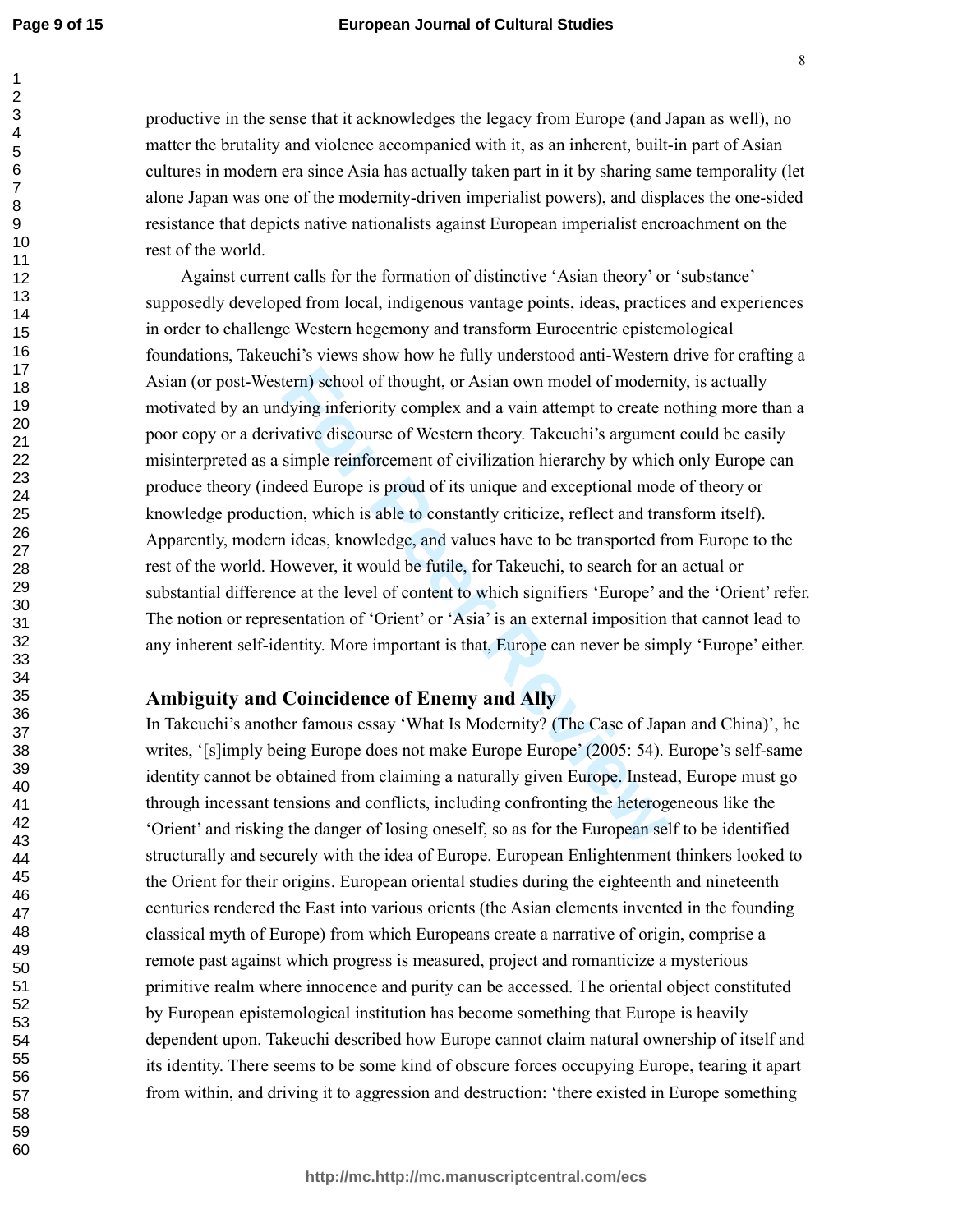fundamental that supported this instinct, making the invasion of the Orient inevitable' (2005: 54), and 'in order for Europe to be Europe, it was forced to invade the Orient. This was Europe's inevitable destiny, which accompanied its self-liberation. Its self was confirmed inversely by encountering the heterogeneous' (2005: 55). It is evident that the logic of alienation of self in the other is in play. But how can Europe really attain its liberation if it is pulled and driven by those instincts and impulses in all direction? Europe's self-alienating instincts were grounded on 'the will of capital, a speculative spirit of adventure, the Puritan spirit of pioneering, or yet another instinct for self-expansion', or 'something [that] has been deeply intertwined with the essence of what is called "modernity"' (2005: 54). How can Europe get outside the circuit of modernity drive? Does it differentiate itself from itself by positing its otherness and then overcoming this difference, ie homogenization of the world? Thus, the 'truth' of Europe's relating to its otherness or to the heterogeneous is its self-relating, or self-movement. The logic of self-circulating capital governing Europe creates its own material conditions and converts them into suitable moments of its own expansions. So can such circuit be taken as a model for revolutionary process of emancipation?

ss and then overcoming this difference, ie homogenizati<br>Europe's relating to its otherness or to the heterogeneou<br>F-movement. The logic of self-circulating capital govern<br>ditions and converts them into suitable moments of On the other hand, Takeuchi believed, Asia after European invasion and the accompanied modernization process can never simply go back to claim its own self either, since some 'new things were born in the Orient that had never previously existed' (2005: 54), one of which was 'the phenomenon of Oriental capitalism' (2005: 55). If Asia believes it can still get rid of the 'new things' brought with European encroachment, it will only fall further because resistance against Europe, in Takeuchi's analysis, only leads the Orient to 'increasingly Europeanize' (2005: 55-6). 'Oriental resistance was merely the essential element that made the world history [in Hegelian sense] more complete' (2005: 56). History of resistance in the Orient was history of modernization, ie Europeanization. In other words, the stronger Asia desires to unite oneself with its own self-same identity, the further it actually alienates itself and remains removed from it. The resistance, or self-liberation movement, of Asia only reproduces European hegemony. Then, in Takeuchi's logic, shall Asia resist or not? Perhaps, his notion of 'rollback' is already a rejoinder: instead of simply fighting against universal values imposed by Europe and asserting oneself as a heroic confrontation with external power, 'Asia' announces, after its process of resistance, total surrender by giving up its particular content in order to revolutionize Europe, to elevate and realize universal values that the West produced. In this sense, Takeuchi's idea echoes with Habermas' appeal for a 'Europe' that is beyond Eurocentrism. This 'Europe', in Habermas' view, should pull itself together by learning the lessons of history and correcting its own mistakes in order to play its "appointed civilizing role" (2006: 5).

Takeuchi denounced Japanese modernity as nothing<sup>8</sup> since it zealously copied the West while praising China for its overcoming of European modernity that has been violently imposed upon Asia. Making reference to John Dewey and Bertrand Russell's comparative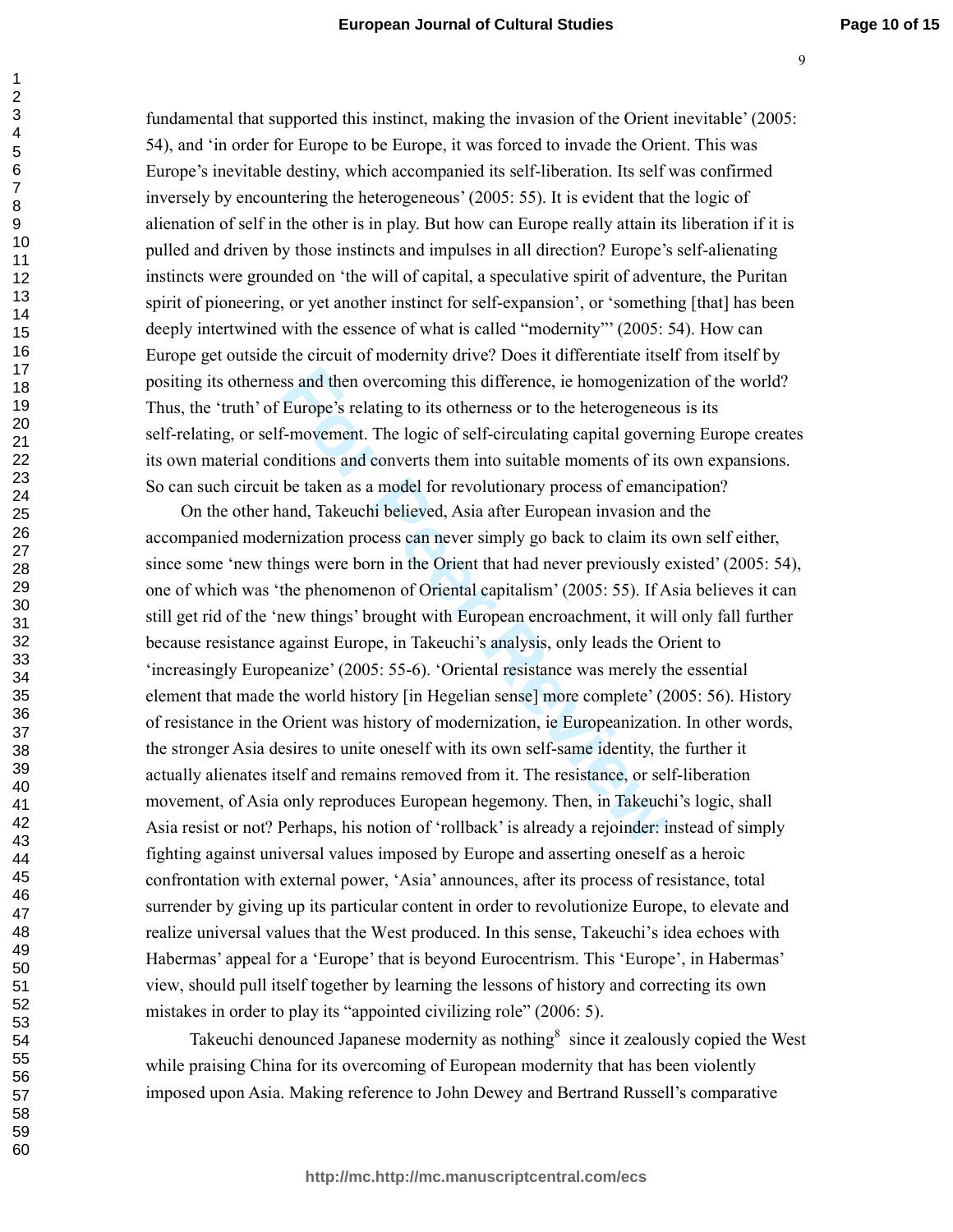since the status of the master is totally dependent upon the Hegelian dialectical machinery is set in motion, the in anged and some imperceptible complex meanings may is facile to state that no one can save the slave excep comments on Japan's apparently successful modernization and China's nascent modernity when they had visited the two countries in the 1920s, Takeuchi concurred with them that Japan's achievement was only superficial whereas modernization in China was internally generated and had greater potential. Japan at best, in Takeuchi's words, is only an 'honor student' or 'model student' who closely imitates and chases after Europe in order to become 'as European as possible' without much resistance. Appropriating the Hegelian dialectic of master and slave, he called Japan a 'slave' who does not know that he is a slave ('The *slave* is a *slave* in thinking that he is not a *slave*' [79. Emphases in the original]), and believes that he is a master attempting to emancipate 'backward students' (ie other Asian countries). However, a master, if he is a real one, will never emancipate the slaves or eliminate the institution of slavery altogether, since the status of the master is totally dependent upon the slave. Takeuchi was aware that once Hegelian dialectical machinery is set in motion, the immediate beings of all things will be changed and some imperceptible complex meanings may take place. In today's situation, it is facile to state that no one can save the slave except by him- or herself.<sup>9</sup> Freedom and equality cannot be granted to the slave from the master. The slave's own self-emancipation has to go through a trial of risking one's life or negation. What it means is the slave has to recognize in the negativity that threatens to annihilate him or her as the very core of his or her subjectivity. The slave has no other choice but to identify fully with this negativity. In other words, freedom and equality can never come from the master. There is only a substitution of one master by another. The price one pays for such identification is the sacrifice of all particular content or the so-called essence.

Takeuchi's denial of Japanese modernization and applause of the Chinese one may have a lot to do with his longing for a revolutionary China and his guilt feeling toward the crimes committed by Japan against China and the rest of Asia. He dramatically remarked that '[t]he absence of resistance means that Japan is not Oriental, but at the same time the absence of the wish for self-preservation (the absence of the self) means that Japan is not European. That is to say, Japan is nothing' (64). However, his critique of Japan's modernity as 'nothing' has brought out the dilemma many Asian countries have confronted since the nineteenth century: how to become modern while at the same time discarding the derogatory categorization of being 'Oriental' but not losing an identity. Apparently, in Takeuchi's view, Japan has failed to create its own sense of self in relation to Asia and Europe. His critique of Japan's modernity as nothing embodies the ambiguity of Japan's view of itself and its position in the world constructed by Europe. While abandoning traditional Chinese learning and knowledge, Japan was not able to find any real alternative other than adapting itself to the organizing frameworks of Eurocentric world history. However, in the cliché of dialectical reversal, utter nothing or negativity could be converted into new higher positive order. There may be no real effective reversal from negative to positive, from retreat to advance, or from defeat to victory. But there can be a shift of position, a pure formal change through which retreat is re-viewed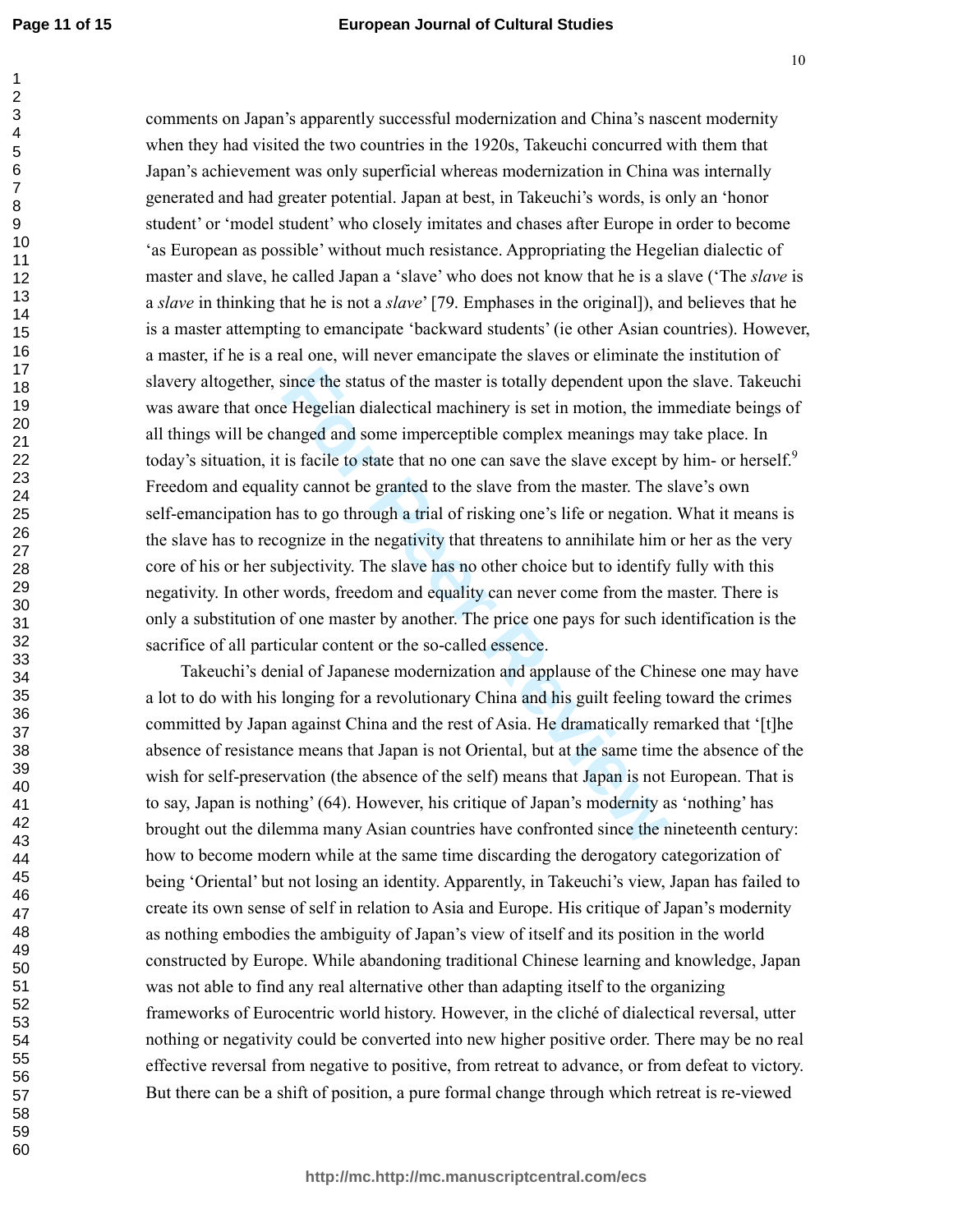as advance.

rnative that follows or precedes another in space and tiresality always turns out to be an imperial and monolithinces and imposes an order on them. Against the rational revaluded middle, Takeuchi proposed a semblance of th Re-embracing the West, or re-rolling / rewinding of its values, for Japan as nothing, means more than imitating, accepting the superiority of Europe and paying homage to precursors. Rather, it is an act for itself not to divorce from modernity but to innovate, break with, displace, surpass, rework the hegemonic episteme, reject established patterns and redefine the universal. Unlike Habermas' rehabilitating project of revivifying reason as an agency, Takeuchi's attempt to propose new model for defining universality beyond the confines of rationalist discourse but based on ethical considerations is not novel. Many predecessors have endeavored to do so by incorporating and converting many Western elements to explain and objectify the Orient into some positive features. But he is no longer pointing at one alternative that follows or precedes another in space and time. The historical necessity of a universality always turns out to be an imperial and monolithic order that englobes all differences and imposes an order on them. Against the rational principle of non-contradiction or excluded middle, Takeuchi proposed a semblance of universality or a concept of equivocal duality that allows mutual convertibility of A (A for Asia?) and not-A. It is a concept that naturalizes the excess of negativity, allows the other as stranger to cross my threshold, penetrate and become a part of me, inside me, but outside my control. Contrary actualities only set things apart in exclusive disjunction. But it is the reciprocal convertibility without distinguishable border that gives rise to an a priori locale for cooperation and struggle to act out at the same time. Such reciprocity undoes the closure of reason and enables a new relation to create one's subjectivity by suspending and reconsidering the meanings of alliance and enmity. In a way, the subject fully identifies with or embraces the external force that threatens to annihilate him or her. The self-formation of the subject, as Takeuchi proclaimed, would have the presence of the real/objective other within it. The other does not originate in the subject but comes from outside and acts as outside agent taking effect or taking charge within. Perhaps, 'Asia as method' is designed to recognize this objective alterity and institute it as part of the reality. At the end, 'Asia as method' may mean that Asia is not necessarily embracing the positive values. Instead, it courageously embraces the negativity (ie the annihilation of one's particular content or essence) brought by Europe as the only path to a higher stage of freedom and equality. It is an affirmation mediated by negation.

Denying himself a Marxist, $10$  Takeuchi did not see 'Asia as method' an unending conflict between Asia and Europe, reaction and progress, tradition and modernity, past and future. Neither is it a dialectical struggle of the opposites. The manner of taking sides is only illusory. But re-rolling of idealism and universal values, with the rejection of false ideals, is also not an easy line to tread. What should be overcome is not capitalist modernity brought by the external force but the subject's immanent 'pathological' content / essence. To re-embrace the West for Asia is to alienate itself from its presumed natural givenness. Europe in such method is seen as a supranational universalism in opposition to narrow or even

**http://mc.http://mc.manuscriptcentral.com/ecs**

 $\mathbf{1}$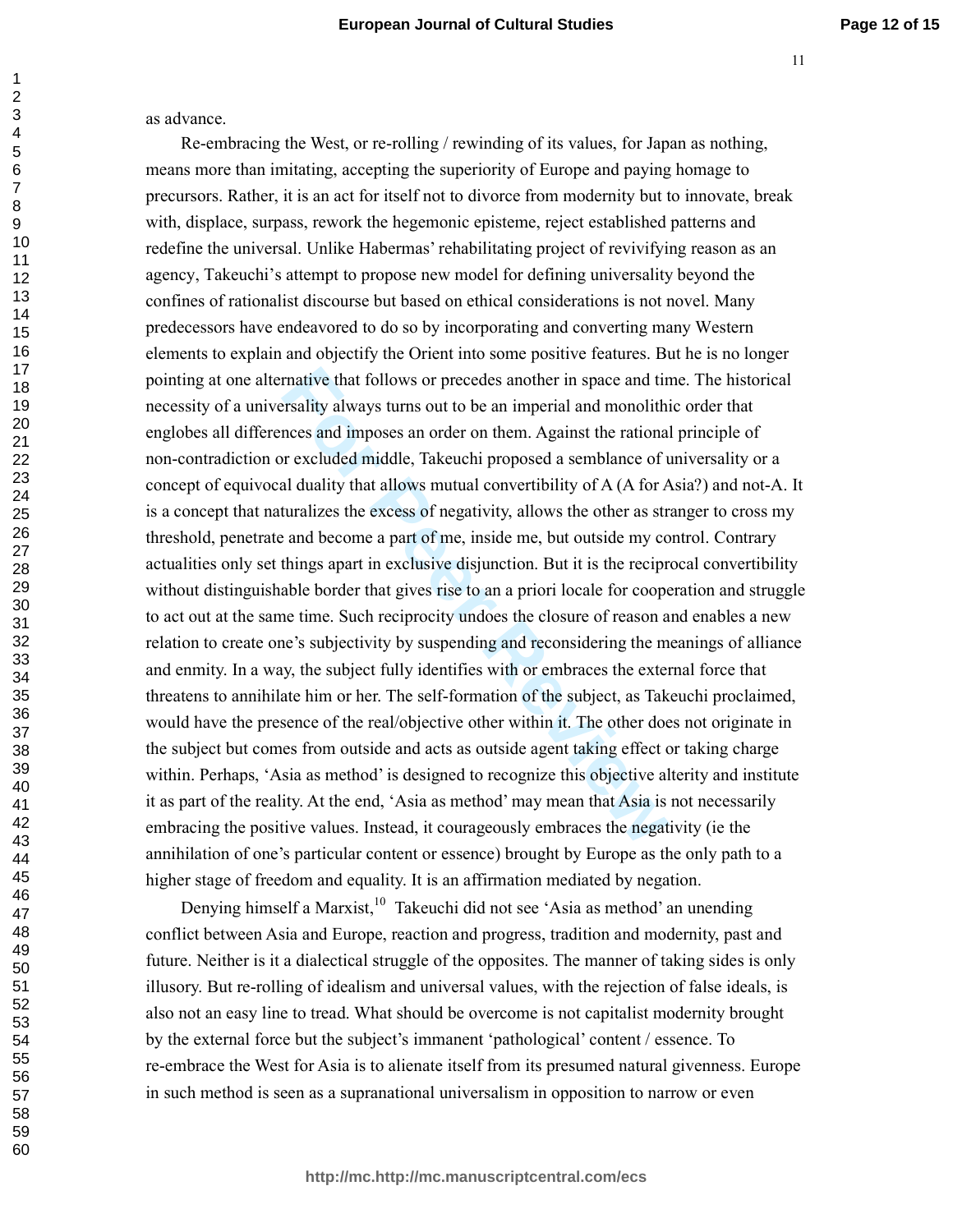#### **European Journal of Cultural Studies**

warring nationalist identification. 'Asia as method' as an openness is not regulated by any governing theory, pre-existing transcendent order, or enforced closure of system. That 'Asia as method' cannot be fully accounted for by the set of pre-existing conditions may suggest that we encounter the limitation of our totalizing epistemological frame of reference or abstract objectification. But it also refers to something more than the ideational, that is to say, the incoherence of material reality.

to be renewed or kept and what discarded. It can be reconstrant only to be concerned with real politics but also be c<br>
e "Asia as method" is by no means a reversed hierarchy<br>
ne ongoing project of many Asian scholars to lo The recent rise of some Asian nations, China and India in particular, may create hopes that their successful economic developments can lay ground to the emergence of a different structure of knowledge. What may happen is a working through of many of the ideas and concepts that have been influential and governing since the nineteenth century, in order to decide what needs to be renewed or kept and what discarded. It can be recognized in the calls for cultural studies not only to be concerned with real politics but also be critically self-reflexive. While "Asia as method" is by no means a reversed hierarchy of "Europe/the West as method," the ongoing project of many Asian scholars to look at a wide range of categories and frameworks developed from multiple contexts in order to advance a different understanding of world history would continue Takeuchi's vision in a convoluted way.

#### **Notes**

<sup>1.</sup> The 'kindai no chokoku' (Overcoming Modernity) debate aimed to overcome limitations brought by modernization modeled on the West in order to reconstruct Japan's own cultural wholeness and uniqueness. Pacific War was interpreted as a revolt against modern West and its hegemony over Asia. For detailed discussion of the historical background and ideological implications of the 'Overcoming Modernity' symposium held at Tokyo in 1942, see Harootunian (2000) and Calichman (ed.) (2008).

<sup>2.</sup> See Saneshige (1942: 158-192). Requoted from Chang (2004).

<sup>3.</sup> Civilization, a European concept borrowed by the East, historically is another rallying point for the supranational link of Asia, although its discourse both transcends nationalism and serves the territorial nation-state. See Duara (2001). On the other hand, religious affiliation and commonality also strengthened the idea of pan-Asianism. Many Asian thinkers have endorsed Buddhism as a means of allying Asia.

<sup>4.</sup> See the works of Hamashita Takeshi (2008) in English translation, for instance. Prasenjit Duara's recent essays on Asia could also be understood as a similar attempt. See Duara (2010).

<sup>5.</sup> See, for instance, Yuzo (1996 / 1989); Nobukuni (1999); Sun (1995); Chen (2005). English version is in Chen (2010: 211-255).

<sup>6.</sup> Takeuchi's talk, in the lecture series by Maruyama Masao, Otsuka Hisao and other scholars, was given at International Christian University on methodology in intellectual history. These lectures were published as *Shisō shi no hōhō to taishō – Nihon to Seiō* (The Method and Object of Intellectual History: Japan and the West) edited by Takeda Kiyoko in 1961. For English translation of Takeuchi's essay, see Takeuchi (2005: 149-165).

<sup>7.</sup> See Takeuchi (2005: 165)

<sup>8. &#</sup>x27;Nothing' is not necessarily bad in the tradition of Japanese philosophy. Nothing can be anything that constitutes a higher form of universality. In pre-war periods and during the wartime, many Japanese thinkers attempted to theorize Japan as neither Asia nor Europe but being the only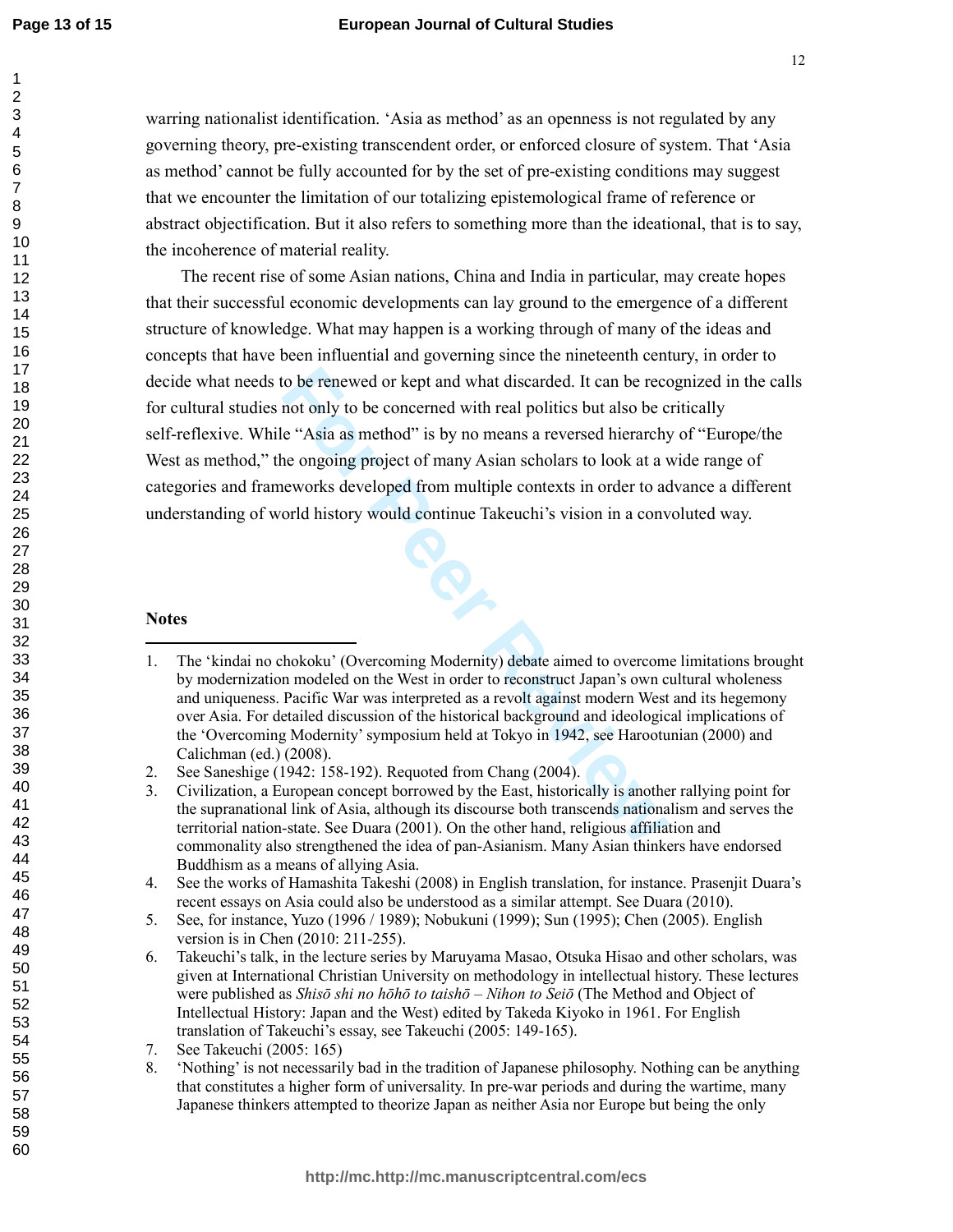nation knowledgeable in both Oriental and Occidental civilizations, therefore serving as the ultimate symbol of universalism. Instead of suffering from either cultural indebtedness to China/Asia or cultural borrowing from Europe, Japan as nothing can transcend the distinction between the Orient and the West by providing a higher ontology in nothingness.

- 9. For Hegel, what is crucial is the self-liberation of the slave. Even if a person is born a slave and raised by a master, as long as they become conscious of their freedom and wills it, they are free in the moment. 'For the personality and freedom of my will are essential parts of myself', writes Hegel in *Philosophy of Right*. Requoted from Buck-Morss (2009: 61).
- 10. Takeuchi wrote that he lacked any beautiful memories of communism in Japan since he 'had in fact seen quite a few former communists commit tenkō [ideological conversion] during the war, after which they collaborated more actively than did many noncommunists. Thus [he] did not join in when communism became popular after the war but rather stood back and kept an eye on the movement, all the while feeling [himself] slightly old-fashioned' (Takeuchi, 2005: 152).

### **References**

- Buck-Morss, S. (2009) *Hegel, Haiti, and Universal History*. Pittsburgh: University of Pittsburgh.
- Calichman, R. F. (ed.) (2008) *Overcoming Modernity: Cultural Identity in Wartime Japan*. New York: Columbia University Press.
- **Formal System Control of the Universal History. Pittsburgh: Universal, Haiti, and Universal History. Pittsburgh: University Press.**<br> **Formal Diversity Press.**<br> **Formal Peer Collary System Control System Control System Pre** Chang, K. C. (2004 Dec) 'Guanyu Dongya de sikaofangfa' (How to Think from East Asia? Reflections on the Scholarship of Takeuchi Yoshimi, Mizoguchi Yuzo, and Koyasu Nobukuni), *Taiwan Journal of East Asian Studies* 1(2): 267.
- Chen, K. H. (2005) 'Yazhou zuoweifangfa' (Asia as Method), *Taiwan: A Radical Quarterly in Social Studies* 57: 139-218.
- Chen, K. H. (2010) *Asia as Method: Toward Deimperialization*. Durham: Duke University Press.
- Duara, P. (2001) 'The Discourse of Civilization and Pan-Asianism', *Journal of World History* 12(1): 99-130.
- Duara, P. (2010) 'Asia Redux: Conceptualizing a Region for Our Times', *Journal of Asian Studies* 69(4): 963-983.
- Habermas, J. (2006) *The Divided West*. Translated by Ciaran Cronin. Malden, Mass. : Polity Press.
- Harootunian, H. (2000) *Overcome By Modernity: History, Culture, and Community in Interwar Japan*. Princeton: Princeton University Press.
- Nobukuni, K. (1999) 'Hōhō to shite no Edo' (Edo as Method), *Edo no shisō* (Edo Thought) 10: 2-12.
- Saneshige, K. (1942) *Nihon Chiseigaku* (Japanese Geopolitics). Tokyo: Dai Nihon Yubenkai Kodansha.
- Sun, G. (1995) 'Zuowei fangfa de Riben' (Japan as Method), *Dushu* (Reader) 3: 101-107.
- Takeshi, H. (2008) *China, East Asia and Global Economy: Regional and Historical*

 $\mathbf{1}$